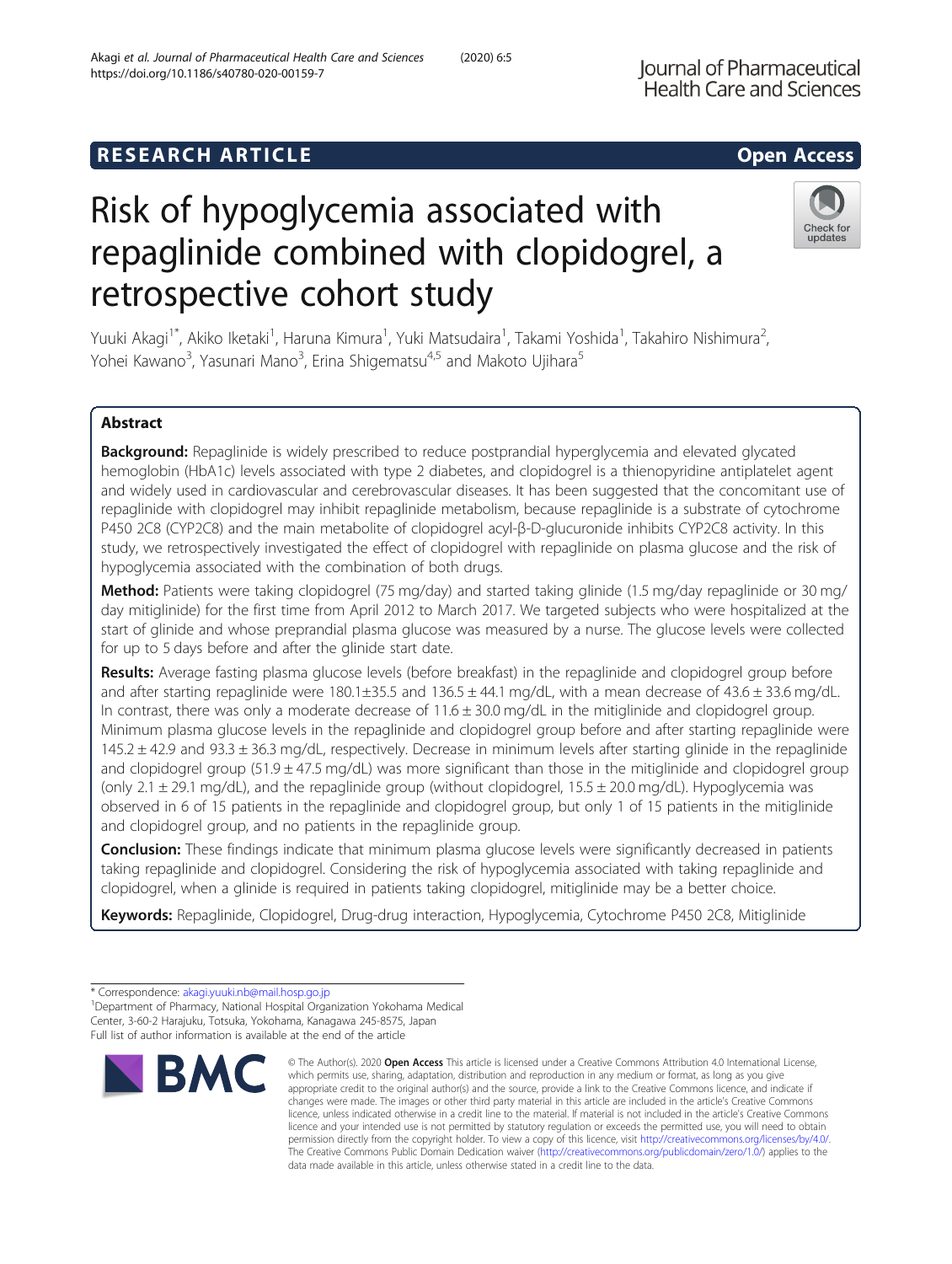# Introduction

Repaglinide acts on sulfonylurea (SU) receptors on pancreatic β cells to promote insulin secretion, and suppresses postprandial elevation of plasma glucose [\[1](#page-6-0)]. It was the third glinide approved in Japan (in 2011) after nateglinide and mitiglinide. Attention needs to be paid to hypoglycemia in patients taking glinides. However, it is thought to occur less frequently than in patients taking sulfonylurea (SU) drugs [\[2](#page-6-0)]. Glinides are widely prescribed to reduce postprandial hyperglycemia and elevated glycated hemoglobin (HbA1c) levels associated with type 2 diabetes, either as a single agent or in combination with an α-glucosidase inhibitor, biguanide, dipeptidyl peptidase-4 inhibitor, etc. [[3,](#page-6-0) [4\]](#page-6-0).

Clopidogrel is a thienopyridine antiplatelet agent that is widely used to treat patients undergoing stent placement as a percutaneous coronary intervention for acute coronary syndrome, stable angina, or an old myocardial infarction, and ischemic stroke or established peripheral arterial disease. Clopidogrel is metabolized by cytochrome P450 (CYP) 2C19, and the main metabolite of clopidogrel acylβ-D-glucuronide has been shown to inhibit CYP2C8 activity [\[5\]](#page-6-0). It is thought that concomitant administration of clopidogrel may inhibit repaglinide metabolism, because repaglinide is a substrate of CYP2C8 [\[6](#page-6-0)].

In a study of the combined administration of clopidogrel (300 mg on the first day and 75 mg on the second to third day) and repaglinide (0.25 mg as a single dose), the geometric mean area under the concentration-time curve ( $AUC_{0-\infty}$ ) of repaglinide was increased 3.9–5.1 fold, and the peak plasma concentration  $(C_{\text{max}})$  was increased 2.0–2.5 fold when compared with the control [[7\]](#page-6-0). Thus, repaglinide may increase the risk of hypoglycemia in patients taking clopidogrel, and the concomitant use of both agents has been contraindicated since 2015 in Canada [\[8](#page-6-0)]. In Japan, this interaction is described in the precautions for co-administration on medication package inserts [[3\]](#page-6-0). However, this was based on the findings of a study of healthy adults in Finland, and there have been only few case reports [\[9](#page-6-0)] and only one study of healthy volunteers [[5\]](#page-6-0) in Japan. There are likely to be some cases in which repaglinide and clopidogrel are prescribed together.

In this study, we retrospectively investigated the effect of clopidogrel on plasma glucose in patients taking repaglinide and evaluated the risk of hypoglycemia in patients taking both drugs. We also discussed how to avoid this interaction.

# Subjects and methods Patients

Patients in the repaglinide and clopidogrel group were taking clopidogrel (75 mg/day) and started taking repaglinide (1.5 mg/day) for the first time from April 2012 to March 2017 at National Hospital Organization Yokohama Medical Center. Patients in the mitiglinide and clopidogrel group were taking clopidogrel (75 mg/day) and started taking mitiglinide (30 mg/day) for the first time during the same time period. Furthermore, we matched patients in the repaglinide and clopidogrel group to other patients who started taking repaglinide (1.5 mg/day, without clopidogrel) during the same period (1:1 by age [the same or nearest age], gender, and start date). Matched cases were analyzed as the repaglinide group (Fig. [1](#page-2-0)). We targeted subjects who were hospitalized at the start of glinide and whose preprandial plasma glucose was measured by a nurse. Therefore, if the patient started taking glinide as an outpatient, if fasting plasma glucose was not measured around the start of glinide, or if the patient was hospitalized or discharged on the day glinide was started, they were excluded because plasma glucose could not be used as an objective indicator. Patients who received tube feeding or switched from regular insulin or other glinide to the glinide were also excluded from the analysis. This study was approved by the Ethics Committee of National Hospital Organization Yokohama Medical Center (approval number 28–32).

## Collected data

The following data were collected: age (on the day glinide was started), sex, the date repaglinide or mitiglinide was started, body mass index (BMI), HbA1c, concomitant agent use, serum creatinine, liver function (aspartate transaminase [AST], alanine transaminase [ALT], and total bilirubin [T-Bil]), and calorie intake (calculated from the provided calorie and intake ratio). The data points nearest to the glinide starting day were used for BMI, HbA1c, serum creatinine, and liver function.

In addition to oral hypoglycemic drugs, insulin, and glucagon-like peptide-1 (GLP-1) agonists, other concomitant agents that may enhance the hypoglycemic action of repaglinide or mitiglinide (described in package insert in Japan [\[3](#page-6-0), [4\]](#page-6-0)) were investigated, including βblockers, monoamine oxidase inhibitors, salicylic acid, anabolic steroids, tetracycline antibiotics, cyclosporine, deferasirox, sulfamethoxazole trimethoprim combination, and clofibrate. If any of the above drugs were used, the case was marked as "concomitant agent use."

# Plasma glucose

Preprandial plasma glucose levels (30 min before a meal) were collected for up to 5 days before and after the glinide start date (Fig. [2\)](#page-2-0). Plasma glucose was measured by enzyme electrode method (FreeStyle Precision Pro, blood glucose monitoring system for the hospital). In this study, hypoglycemia was defined as a plasma glucose level less than 70 mg/dL. Plasma glucose before taking repaglinide or mitiglinide for the first time was used as the "before starting glinide" data, and plasma glucose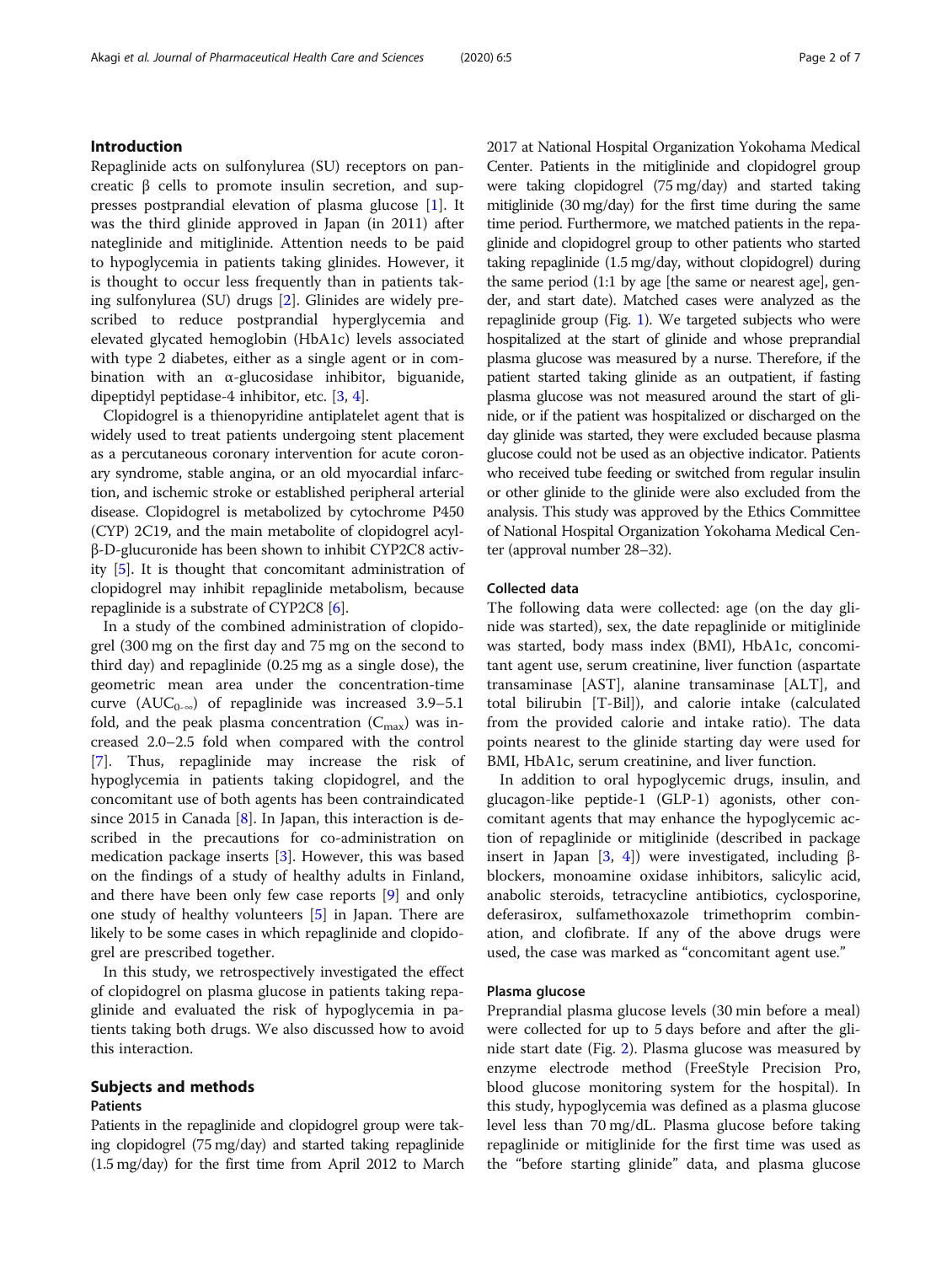<span id="page-2-0"></span>

after taking glinide was used as the "after starting glinide" data. Average plasma glucose levels before breakfast, lunch, and dinner, and the decreased amplitude of glycemic excursions were calculated. In addition, the difference between the lowest plasma glucose levels before and after the start of glinide was also calculated.

# Statistical analysis

One-way analysis of variance was used for quantitative variables (age, BMI, HbA1c, serum creatinine, and calorie intake), Fisher's exact test was used for qualitative variables with values in any of cells of 5 or below (liver function and patients with hypoglycemia), and Chi-square test was used for other qualitative variables such as sex and concomitant agent, to evaluate differences in the clinical characteristics of patients between 3 groups. Tukey's honestly significant difference test and Bonferroni's collection were used to analyze the decreases in glycemic levels before breakfast, lunch, and dinner, and the difference between the lowest plasma

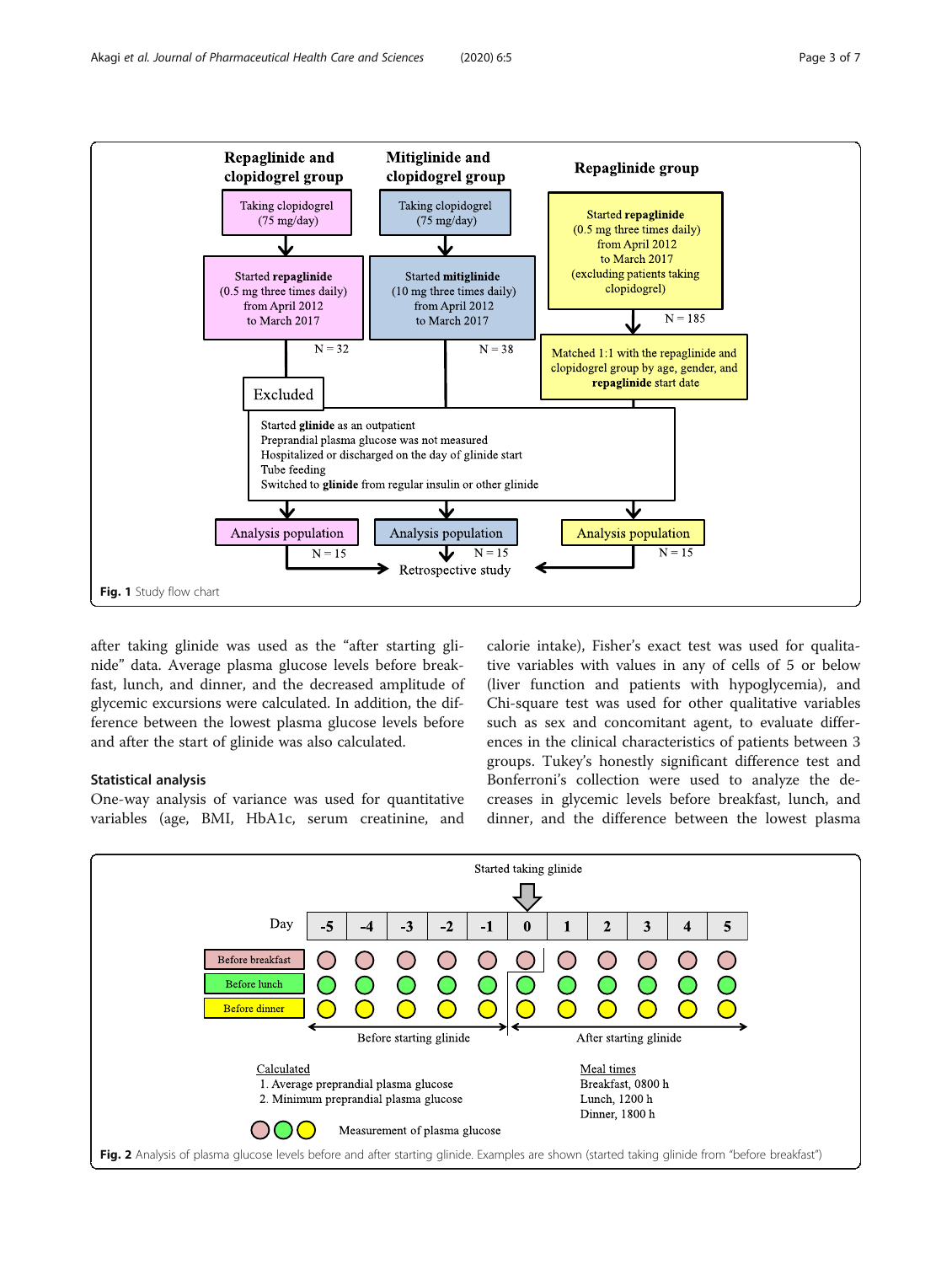| $\sim$                                                                                                                                                                                      |                                      |                                      |                      |            |
|---------------------------------------------------------------------------------------------------------------------------------------------------------------------------------------------|--------------------------------------|--------------------------------------|----------------------|------------|
| Characteristics                                                                                                                                                                             | Repaglinide and<br>clopidogrel group | Mitiglinide and<br>clopidogrel group | Repaglinide<br>group | $p$ value  |
|                                                                                                                                                                                             | $(N = 15)$                           | $(N = 15)$                           | $(N = 15)$           |            |
| Age                                                                                                                                                                                         | $75.6 \pm 12.2$                      | $70.4 \pm 11.5$                      | $76.1 \pm 10.9$      | $0.332*$   |
| Male (%)                                                                                                                                                                                    | 10 (66.7%)                           | 12 (80.0%)                           | 10 (66.7%)           | $0.649***$ |
| BMI                                                                                                                                                                                         | $23.6 \pm 3.2$                       | $74.4 + 7.9$                         | $23.2 \pm 3.9$       | $0.598*$   |
| HbA1c                                                                                                                                                                                       | $9.3 \pm 2.0$                        | $9.5 \pm 2.0$                        | $9.7 \pm 2.6$        | $0.851*$   |
| Serum creatinine                                                                                                                                                                            | $0.84 \pm 0.32$                      | $0.80 \pm 0.16$                      | $0.76 \pm 0.16$      | $0.594*$   |
| Liver function (Grade 1 [CTCAE ver.4.0]: AST, ALT, or T-Bil)                                                                                                                                | 4 (26.7%)                            | 5 (33.3%)                            | $3(20.0\%)$          | $0.912**$  |
| Calorie intake (kcal)                                                                                                                                                                       | $1325.9 \pm 283.3$                   | $1497.0 \pm 247.5$                   | $1517.2 \pm 168.7$   | $0.065*$   |
| Concomitant agent use (oral hypoglycemic drugs, insulin, GLP-1<br>agonists, and/or agents which may enhance the hypoglycemic<br>action of repaglinide or mitiglinide, other than the above) | 10 (67.7%)                           | $9(60.0\%)$                          | $9(60.0\%)$          | $0.910***$ |

# <span id="page-3-0"></span>Table 1 Clinical characteristics of study patients

Mean ± S.D., \* One-way analysis of variance, \*\* Fisher's exact test, \*\*\* Chi-square test

glucose levels before and after starting glinide. The numbers of patients with hypoglycemia symptoms were analyzed by Fisher's exact test using Bonferroni's adjusted significance level. All statistical analyses were carried out using SPSS Statistics version 23.0 (IBM Japan, Ltd.), and p values less than 5% were considered to be significant.

# Results

## Glycemic excursions

During the study period, there were 32 patients who were taking clopidogrel and started taking repaglinide for the first time. Of these, 17 were excluded based on the study criteria. Therefore, 15 patients were analyzed as the repaglinide and clopidogrel group. In addition, there were 38 patients taking clopidogrel who started taking mitiglinide for the first time. However, 23 of these patients were excluded, and 15 subjects were analyzed as the mitiglinide and clopidogrel group. There were 180 patients who started taking repaglinide but were not in the repaglinide and clopidogrel group, and 15 of these were matched to the patients in the repaglinide and clopidogrel group and were analyzed as the repaglinide group (Table 1).

The average plasma glucose levels before breakfast in the repaglinide and clopidogrel group before and after the repaglinide start date were  $180.1 \pm 35.5$  and  $136.5 \pm 44.1$ mg/dL, respectively, and the mean decrease in plasma glucose was  $43.6 \pm 33.6$  mg/dL (Table 2). The corresponding mean decreases in plasma glucose before lunch and dinner were  $50.0 \pm 36.6$  and  $61.6 \pm 49.3$  mg/dL, respectively. In the mitiglinide and clopidogrel group, preprandial plasma glucose levels decreased by  $11.6 \pm 30.0$  (breakfast),  $55.8 \pm 43.3$  (lunch), and  $24.6 \pm 45.0$  mg/dL (dinner), which were relatively moderate declines compared to those in

| Table 2 Preprandial plasma glucose levels |  |  |  |
|-------------------------------------------|--|--|--|
|-------------------------------------------|--|--|--|

| Preprandial plasma glucose                       | Repaglinide and<br>clopidogrel group | Mitiglinide and<br>clopidogrel group | Repaglinide<br>group |  |
|--------------------------------------------------|--------------------------------------|--------------------------------------|----------------------|--|
|                                                  | $(N = 15)$                           | $(N = 15)$                           | $(N = 15)$           |  |
| Breakfast                                        |                                      |                                      |                      |  |
| Before starting glinide                          | $180.1 \pm 35.5$                     | $161.8 \pm 38.0$                     | $151.0 \pm 20.9$     |  |
| After starting glinide                           | $136.5 \pm 44.1$                     | $150.1 \pm 41.3$                     | $127.8 \pm 33.0$     |  |
| Decrease in the amplitude of glycemic excursions | 43.6 $\pm$ 33.6 $*$                  | $11.6 \pm 30.0$                      | $23.2 \pm 23.7$      |  |
| Lunch                                            |                                      |                                      |                      |  |
| Before starting glinide                          | $228.2 \pm 48.6$                     | $231.7 \pm 48.7$                     | $196.1 \pm 32.3$     |  |
| After starting glinide                           | $178.8 \pm 69.8$                     | $177.2 \pm 53.9$                     | $168.7 \pm 37.2$     |  |
| Decrease in the amplitude of glycemic excursions | $50.0 \pm 36.6$                      | $55.8 \pm 43.3$                      | $27.4 \pm 38.9$      |  |
| Dinner                                           |                                      |                                      |                      |  |
| Before starting glinide                          | $193.3 \pm 54.5$                     | $190.5 \pm 47.6$                     | $186.8 \pm 56.5$     |  |
| After starting glinide                           | $131.6 \pm 43.4$                     | $165.9 \pm 44.6$                     | $144.3 \pm 52.8$     |  |
| Decrease in the amplitude of glycemic excursions | $61.6 \pm 49.3$                      | $24.6 \pm 45.0$                      | $42.5 \pm 38.9$      |  |

Mean  $\pm$  S.D.,  $*$   $p$  < 0.05 for the "repaglinide and clopidogrel group" versus the "mitiglinide and clopidogrel group"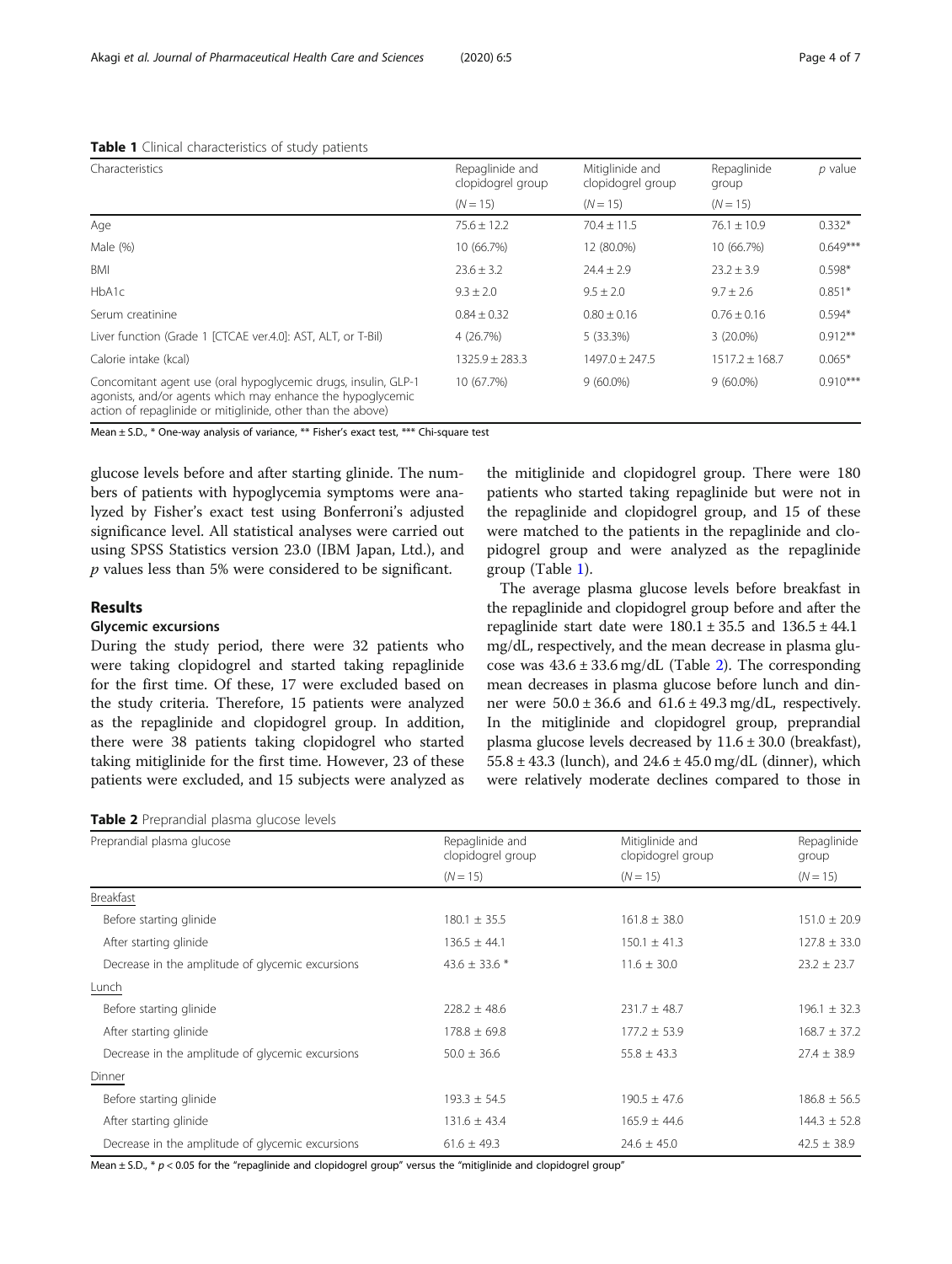| Minimum plasma glucose     | Repaglinide and clopidogrel group | Mitiglinide and clopidogrel group | Repaglinide group |
|----------------------------|-----------------------------------|-----------------------------------|-------------------|
|                            | $(N = 15)$                        | $(N = 15)$                        | $(N = 15)$        |
| Before starting glinide    | $145.2 \pm 42.9$                  | $133.5 \pm 33.5$                  | $113.6 \pm 23.5$  |
| After starting glinide     | $93.3 \pm 36.3$                   | $131.4 \pm 42.9$                  | $98.1 \pm 21.8$   |
| Decrease in minimum levels | $51.9 + 47.5$ *                   | $2.1 + 29.1$                      | $15.5 \pm 20.0$   |

Table 3 Decrease in minimum plasma glucose levels

Mean  $\pm$  S.D.,  $* p$  < 0.05 for the "repaglinide and clopidogrel group" versus the "mitiglinide and clopidogrel group", and the "repaglinide and clopidogrel group" versus the "repaglinide group"

the repaglinide and clopidogrel group. In the repaglinide group, preprandial plasma glucose levels decreased by 23.2 ± 23.7 (breakfast), 27.4 ± 38.9 (lunch), and 42.5 ± 38.9 mg/dL (dinner).

The minimum plasma glucose levels in the repaglinide and clopidogrel group before and after the starting repaglinide were  $145.2 \pm 42.9$  and  $93.3 \pm 36.3$  mg/dL, respectively, with a decrease of  $51.9 \pm 47.5$  mg/dL (Table 3). The decreased amplitude was  $2.1 \pm 29.1$  mg/dL in the mitiglinide and clopidogrel group and  $15.5 \pm 20.0$  mg/dL in the repaglinide group. Decrease in minimum levels after starting glinide in the repaglinide and clopidogrel group was more significant than those in the other 2 groups. As shown in Table [1](#page-3-0), no significant differences were observed in age, sex, BMI, HbA1c, serum creatinine, calorie intake, and concomitant agent use. Liver function (AST, ALT, and T-Bil) in all patients was either normal or mildly impaired (grade 1 according to the Common Terminology Criteria for Adverse Events [CTCAE] ver. 4.0).

# Hypoglycemia

Hypoglycemia (plasma glucose: 43–68 mg/dL) was observed in 6 of 15 patients in the repaglinide and clopidogrel group, significantly more patients compared to the repaglinide group; however it was observed in only 1 of 15 patients (plasma glucose: 52 mg/dL) in the mitiglinide and clopidogrel group.

The minimum plasma glucose levels measured 5 days before the combination start date were less than 150 mg/ dL in 10 cases in both the "repaglinide and clopidogrel" and "mitiglinide and clopidogrel" groups; and among these patients, 6 in the repaglinide and clopidogrel group and 1 in the mitiglinide and clopidogrel group developed hypoglycemia (Table 4). In contrast, among the 5 patients in both groups with minimum plasma glucose levels of 150 mg/dL or higher, no hypoglycemia was observed.

# **Discussion**

In the treatment of diabetes, it is very important to maintain good plasma glucose control, without hypoglycemia. In recent years, several large-scale clinical trials have reported that severe hypoglycemia as a result of intensive glycemic control is associated with the onset of adverse events, such as cardiovascular events and dementia [[10](#page-6-0), [11](#page-6-0)]. According to the Japan Diabetes Society, a lower HbA1c limit is set for older patients with diabetes if they are prescribed a drug, such as insulin, an SU drug, or a glinide, which may cause severe hypoglycemia [\[12](#page-6-0)]. Thus, safer treatment is proposed to prevent hypoglycemia.

In this study, preprandial plasma glucose in the repaglinide and clopidogrel group was decreased by 40–60 mg/dL after starting repaglinide, and this same tendency to decrease was observed in the repaglinide group. Glinide significantly improved plasma glucose levels from 1 to 2 h after a meal; but the reduction in fasting plasma glucose was relatively small [[1](#page-6-0)]. In the mitiglinide and clopidogrel group, the reduction in plasma glucose before breakfast was lower than that in the repaglinide and clopidogrel group. This seemed to be related to the fact that preprandial plasma glucose in the morning was measured more than 12 h after the last meal, whereas when preprandial plasma glucose was measured at noon (lunch) or in the evening (dinner), it was only about 4– 6 h since the last meal (Fig. [2](#page-2-0)).

To evaluate the risk of hypoglycemia, it is necessary to consider not only the average plasma glucose level and its variation but also the lowest level. In the repaglinide and clopidogrel group, the minimum blood glucose level was significantly reduced, by about 50 mg/dL, after starting repaglinide. In addition, hypoglycemia was observed in 6 of 15 patients, and repaglinide was discontinued in all these cases. Renal function in all 6 of these cases was normal or mildly impaired, but 5 of these patients were over 65 years old, and it was presumed that this excessive

#### Table 4 Number of patients with hypoglycemia

| Number of patients         | Repaglinide and clopidogrel group | Mitiglinide and clopidogrel group | Repaglinide group |
|----------------------------|-----------------------------------|-----------------------------------|-------------------|
|                            | $(N = 15)$                        | $(N = 15)$                        | $(N = 15)$        |
| Patients with hypoglycemia | $6(40.0\%)*$                      | $(6.7\%)$                         | $0(0.0\%)$        |

Differences of hypoglycemia incidence rates in "repaglinide group versus repaglinide and clopidogrel group" and "repaglinide and clopidogrel group versus mitiglinide and clopidogrel group" were analyzed by Fisher's exact test using Bonferroni's adjusted significant level

 $p < 0.05$  for the repaglinide group versus repaglinide and clopidogrel group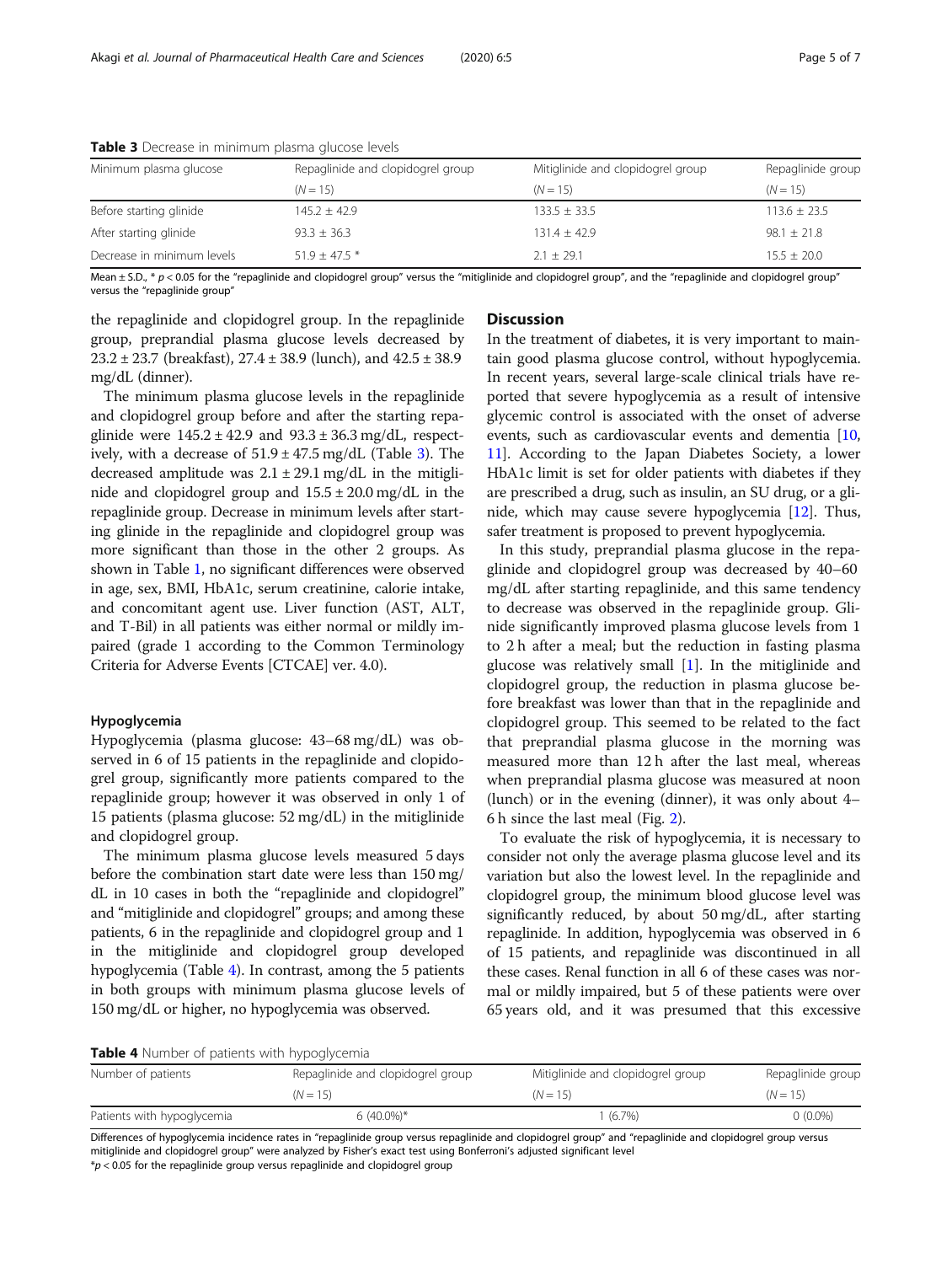reduction in plasma glucose might be caused by the interaction between repaglinide and clopidogrel. In addition, one case developed hypoglycemia after the analysis period, and one case with reduced plasma glucose (to 75 mg/dL). However, no hypoglycemia was observed in the repaglinide group. In the mitiglinide and clopidogrel group, hypoglycemia was observed in only 1 patient. This patient was a female in her 80s with moderately impaired renal function who was considered to be at high risk for hypoglycemia. The metabolism of mitiglinide is different from that of repaglinide, and glucuronidation is produced by other enzymes (UDP- glucuronosyltransferases 1A3 and 2B7) [\[13,](#page-6-0) [14](#page-6-0)].

To consider how to avoid interaction between repaglinide and clopidogrel, patients taking mitiglinide plus clopidogrel were collected in this study. This group has a similar patient background besides diabetes, such as the presence of cerebrovascular and cardiovascular disease. Although no study has directly compared the effects of repaglinide and mitiglinide, significant reductions in HbA1c and fasting plasma glucose were observed in a report of patients who switched from mitiglinide (30 mg/day) to repaglinide  $(1.5 \text{ mg/day})$  [\[15\]](#page-6-0), and it was presumed that the hypoglycemic effect of repaglinide (1.5 mg/day) was stronger than that of mitiglinide (30 mg/ day). However, hypoglycemia was not observed in either glinide [[15\]](#page-6-0). Therefore, it was postulated that the difference in the effects of the glinides themselves has little influence.

In earlier studies, risk of hypoglycemia was reported in concomitant use of repaglinide and clopidogrel using real world data of Taiwan  $[16]$  $[16]$ . In our study, as shown before, hypoglycemia was defined as a plasma glucose level less than 70 mg/dL in electronic medical record, as opposed to diagnosis code in the real world database. It was considered that more accurate analysis could be performed by evaluating plasma glucose levels. Although few studies have focused on the interaction between repaglinide and clopidogrel in Japan, there have been case reports of persistent and severe hypoglycemia in elderly patients with renal dysfunction [\[9](#page-6-0)]. In the patients with hypoglycemia in our study, the minimum plasma glucose levels before starting the combination were 94–141 mg/dL. If plasma glucose is less than 150 mg/dL, the risk of hypoglycemia may be higher when using both drugs. After revision of the medication package insert in 2016, repaglinide has not been prescribed for patients taking clopidogrel in the Diabetes and Endocrinology department of our hospital. In accordance with our results, when a glinide is needed for patients taking clopidogrel, mitiglinide is selected.

There are some limitations in this study. First, this was a retrospective study, and any influence of unknown and unpredictable background factors cannot be excluded.

Second, CYP2C8 gene polymorphisms were not investigated. It has been reported that the  $AUC_{0-\infty}$  and  $C_{\max}$  of a single 2 mg oral dose of repaglinide were 105.9 ng∙h/ mL and 60.3 ng/mL, respectively, for wild type  $(*1/*1)$ CYP2C8, and 72.4 ng∙h/mL and 38.5 ng/mL for \*3/\*3 CYP2C8, respectively, and the plasma concentration decreased due to metabolic activation [\[17\]](#page-6-0). However, the mean and maximum amplitudes of the glycemic excursions were 0.42 and 1.62 mM for  $\frac{1}{2}$ , and were 0.50 and 1.48 mM for \*3/\*3, respectively. Thus, the influence of polymorphism was small, and it is not a problem clinically. Third, plasma glucose levels were collected for up to only 5 days after the start of glinide. The following points can be given as reasons; neither repaglinide nor mitiglinide were considered to have a cumulative effect due to continuous administration  $[18, 19]$  $[18, 19]$  $[18, 19]$ , and it was considered that continuous preprandial plasma glucose levels for patients during hospitalization were one of the best objective and important indicators to evaluate hypoglycemia. In addition, our analysis consisted of only 15 cases in each group in a single hospital. Although this was a small number of patients, the finding was remarkable because a large increase in the risk of hypoglycemia was observed.

# Conclusion

The results of this study indicate that plasma glucose levels before a meal were greatly decreased, and the minimum plasma glucose levels were significantly decreased in patients taking repaglinide with clopidogrel. Based on the observed risk of hypoglycemia, when a glinide is needed for patients taking clopidogrel, mitiglinide may be a better choice.

#### Abbreviations

ALT: Alanine transaminase; AST: Aspartate transaminase; AUC<sub>0-∞</sub>: Area under the concentration-time curve; BMI: Body mass index;  $C_{\text{max}}$ : Peak plasma concentration; CTCAE: Common Terminology Criteria for Adverse Events; CYP: Cytochrome P450; GLP-1: Glucagon-like peptide-1; HbA1c: Glycated hemoglobin; SU: Sulfonylurea; T-Bil: Total bilirubin

#### Acknowledgements

We would like to thank the Honyaku center for English language editing.

#### Authors' contributions

YA, AI, HK, TN and ES conceived the study. YA, AI and HK collected the data from medical records. YA, YK and YM analyzed the data, and YK performed the statistical analysis. YA wrote the manuscript. YA, AI, YK, YM and ES provided editorial review and contributed to discussions. All authors read and approved the final manuscript.

#### Funding

This study was supported by research funds of National Hospital Organization Yokohama Medical Center.

#### Availability of data and materials

The datasets used and analyzed during the current study are available from the corresponding author on reasonable request.